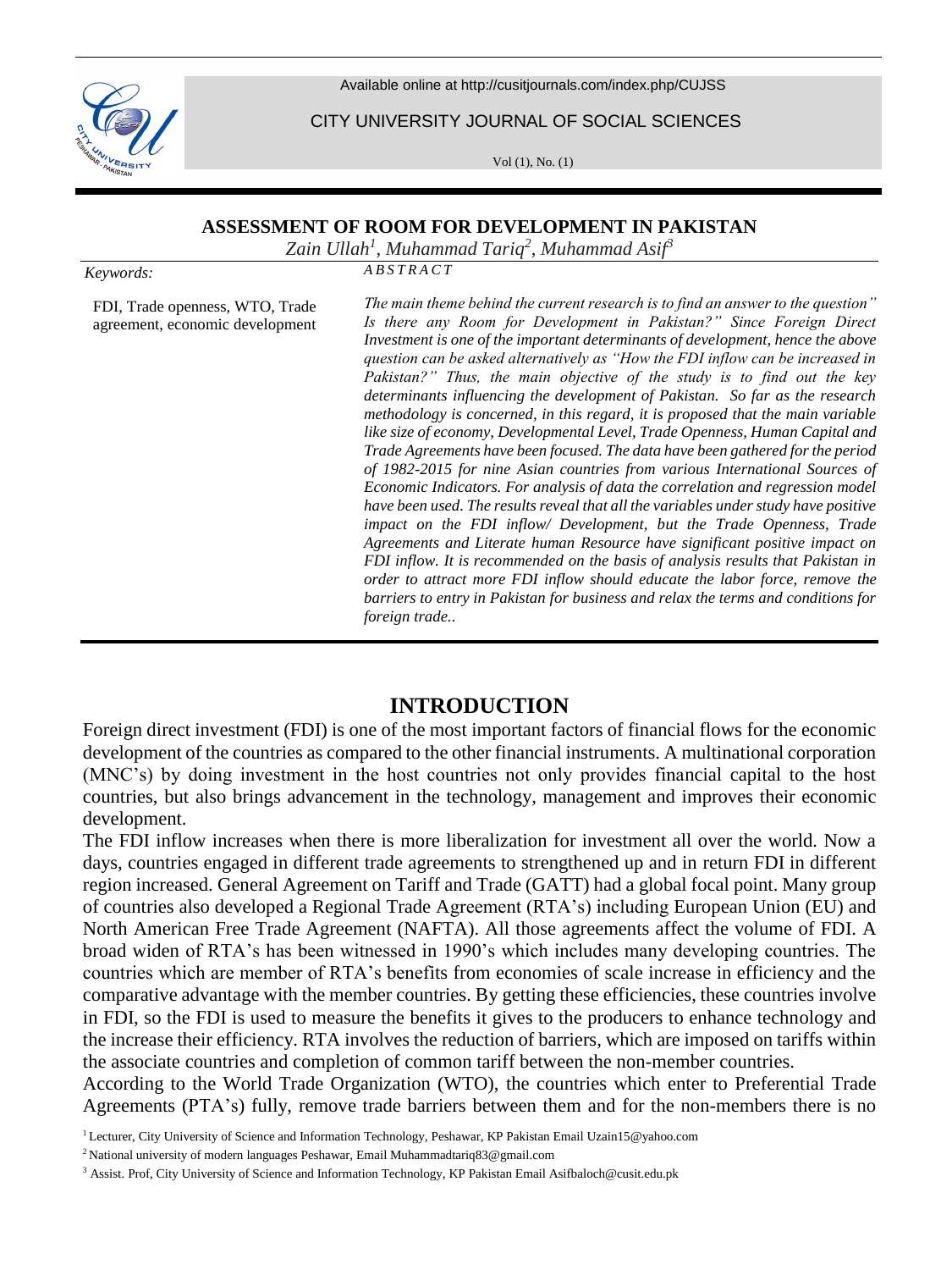raise in liberalization polices. These countries are helpless to connect in the Free Trade Area (FTA). The members of FTA liberalize internal trade at the same time as for the outsider, to maintain exterior law enforcement of trade or Custom Union (CU) and the countries which are member of Custom Union, agree on the external polices for tariff imposed on import from the non-members. PTA's include the North American Free Trade Agreement (NAFTA), Association of South East Asian Nations (ASEAN) and the European Union (EU). It has also been settled that the PTA are the important source of liberalization of trade and should be adopted if possible, to grow the ambition of multilateral free trade. This dissertation reacts the query that the trade agreements play role in the presence of multinational corporations (MNC's) in the Asian Developing Countries and used panel data of nine (9) countries during the year 1990-2010 and statistical test ate applied to get the results. The results we got through regression analysis show the significant relation that the trade agreements are essential for the FDI inflows.

The stream of Foreign Direct Investment (FDI) into developing countries varies deeply across countries and over time. There are number of factors which provide a mechanism for making Foreign Direct Investment (FDI) in other countries. The primary concern of this study is to examine the effect of trade agreements on transnational corporation's presence in Asian Developing Countries. The study has the objective to investigate different factors that enhances Foreign Direct Investment (FDI) inflows to the Asian Developing Countries and to evaluate to what extent trade agreement affect the multinational corporations to do investment in Asian Developing Countries. This research has critical proposition for those investors who are attracted in making FDI in Asian Developing Countries. Policy makers consider FDI desirable because it brings innovative technology, training for the workers and also contribute to economic growth.

#### **LITERATURE REVIEW**

Driemeier (2003) investigate that whether Bilateral Investment Treaties (BIT's) play role in attracting FDI and create that the countries having weak rights of probably protection, BIT's not served as a substitute for them to raise investment. On the other hand the countries having superior property protection, BIT's for those countries served as a complement rather than substitute. Rose (2002) accomplished in his dissertation that the countries which belongs to the WTO/GATT, do not have much different pattern of trade then the countries which are not member of WTO/GATT, but these disapproving outcome are complicated to empathize.

Yayati et al (2003) examine that how bilateral stock of FDI affects by the Free Trade Area (FTA) and used panel data for sixty countries. In his econometric model, they observe the effect of host and source countries which belong to the same FTA, and also the effect of the markets of the host and the source countries. They concluded that the source countries with the same enterprise in an FTA doubles the FDI stock and size of the member countries also enjoy grow with the structure on Regional Trade Agreement  $(RTA's)$ .

Dunning (1980) in his dissertation given the OLI model, he recommended that the firm should have an ownership lead and this ownership lead act as a competitive advantage for them; similarly, locational advantage over another firm is also very critical factor to be considered. Before internalization, firms see these factors and then settle on whether it's beneficial for them to invest or not. According to dunning these three factors act as a three leg Stoll and all legs are important to keep the balance. We can't say that the one leg performs better than the other.

Ahmad et al (2010) used different approaches to analyzed the trade pattern of Pakistan and Srilanka before and after the Free Trade Agreement (FTA) and found that trade between the Pakistan and Srilanka has raise after the FTA. Negative trade balance of Srilanka is because of the larger segment of imports from the Pakistan is based on raw material and the intermediate products which leads toward the gain in efficiency. But still these two countries need cooperation in the field of textile, education, science, tourism and technology.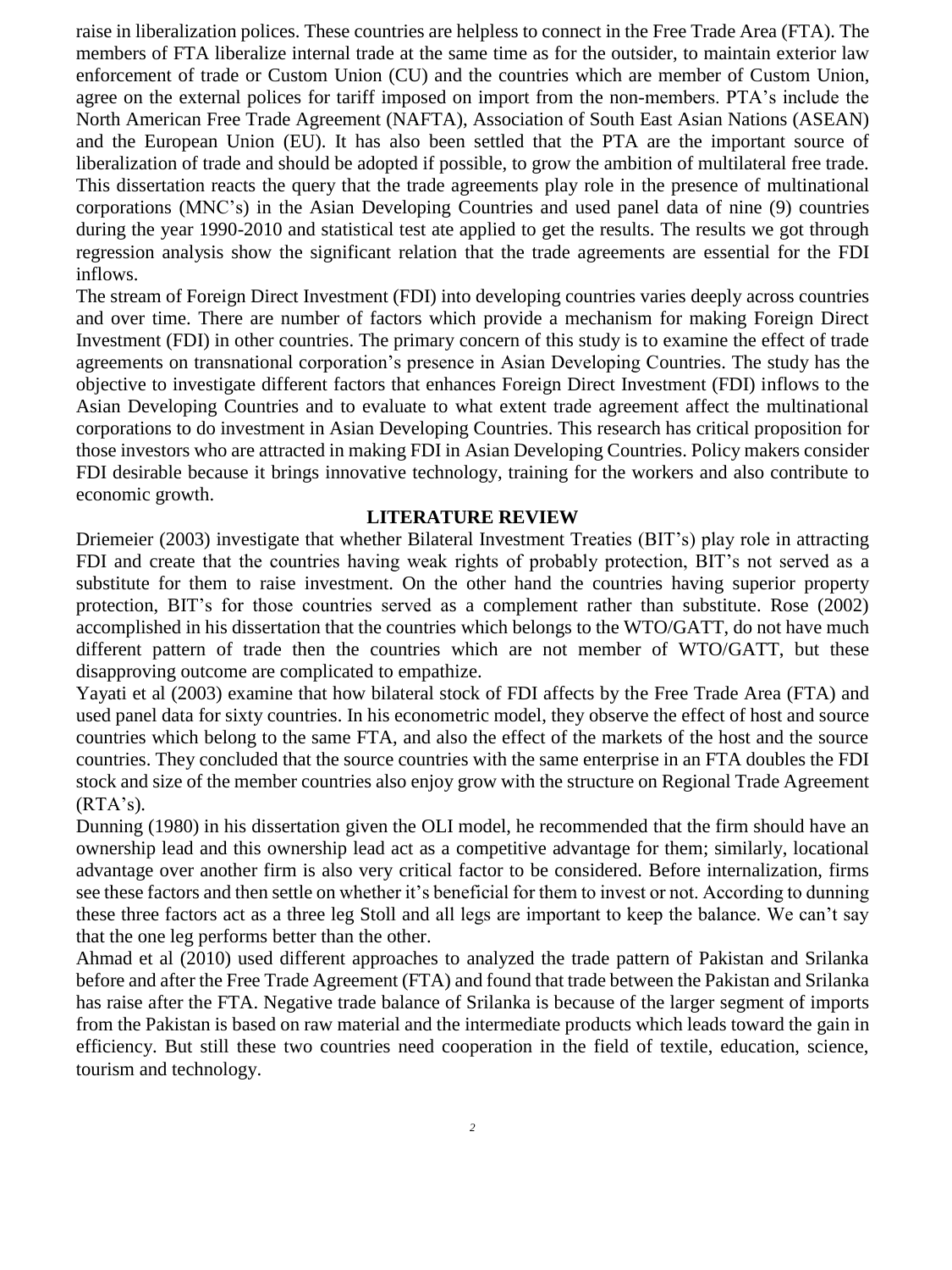Gudicello (2011) analyzed the Regional Trade Agreement (RTA) and trade pattern of the fifteen (15) developing countries and USA and also the tariff rates. Except Chile, USA faces an upper tariff as compared to the fifteen (15) countries who are partner of RTA's. USA exports a number of goods to these countries but US imports segment is smaller than these developing countries which are RTA's partner, because in addition to the RTA's some other factors like tariff rate and preferences of market access also create hurdles for US exports to these countries. Moon (2009) discussed the impact of FTA on vertical and horizontal FDI and the benefits of combination the free trade agreements. In case of vertical FDI, the countries having FTA, the trades between them increase but outside the region FDI remained unaffected. In case of horizontal FDI, FDI within the countries decreases but increase in the FDI from outside region. Alaxander (2002) fulfilled that for making FDI, the MNC's consider the human capital, the infrastructure of the host country and the steps taken by the government of that country to attract FDI in their country. Privatization schemes are one of the important factors, which in return bring higher level of FDI. Buthe and Milner (2008) take sample of one hundred and twenty two (122) developing countries and create that the countries, which are associate of trade agreements, have a higher segment of FDI. In order to attract more FDI, the country needs to use GATT/WTO and PTA, to produce the environment of FDI. Baier and Jeffrey (2005) discussed in his dissertation that how Free Trade Agreement (FTA) effect the FDI of the member countries and accomplished that the countries having similar FTA's they generally have same type of financial characteristics which results in greater integration of the international firms and higher investments but some time they have to face difficulty because of the regulatory polices between these countries. FTA effect the member countries in different ways because of the polices mentioned in the agreement, the size of the economy and the per capita income of the both countries, which in turn effect the FDI. Easterly (2009) examined the free trade agreement signed between different countries and how FDI effect by these agreements. He accomplished that due to FDI, the development level of the host country raise because FDI brings foreign technology as well as skills in the host countries. FDI inflows more to the development countries and can be enlarged with having high level of human capital, low trade barriers from the government side and having high level of primary education etc.

Mughal and Akram (2011) investigate the effect of market size along with exchange rate and corporate tax on FDI inflow. FDI contribute toward economic growth due to introduction of new technologies. The results of the study showed that market size along with exchange rate and corporate tax helps in attracting FDI in the long run whereas it has no effect on FDI in the short run. Khan (2007) argues that a well-educated workforce seems as an important incentive for FDI location decision. Countries that have developed human capital attract FDI and FDI positively affect growth and productivity in those countries.

Seim (2009) argues that openness is positively associated with FDI inflows. Firms that wish to expand their market might conclude that in the face of a high degree of opened little restriction and low trade costs, the market could be better served through export rather than FDI, as a result high level of openness is associated with low level of FDI. However, horizontal investment can also be made to serve conjoining markets under which condition a great degree of openness would have positive effect on FDI flows. Mallampally and Psauvant (199) said that the developing countries are becoming the source of attraction for investment decision. Most of the multinational corporations are doing FDI in order to manage the activities and control assets of these countries. As FDI facilitate in the economic development, Governments also want to attract it. Multinational firms are not only interested in the FDI polices and facilities provided by the host countries but also interested in the market size, development level, cost reduction, so that they can maintain their competitive edge, so developing countries also need to develop a such kind of structure that effect FDI.

Liu (2006) mentioned in his dissertation that China is the world's largest FDI receiving country in 2003. He examines that how RTA effect the FDI in China and states that countries while investing in Chine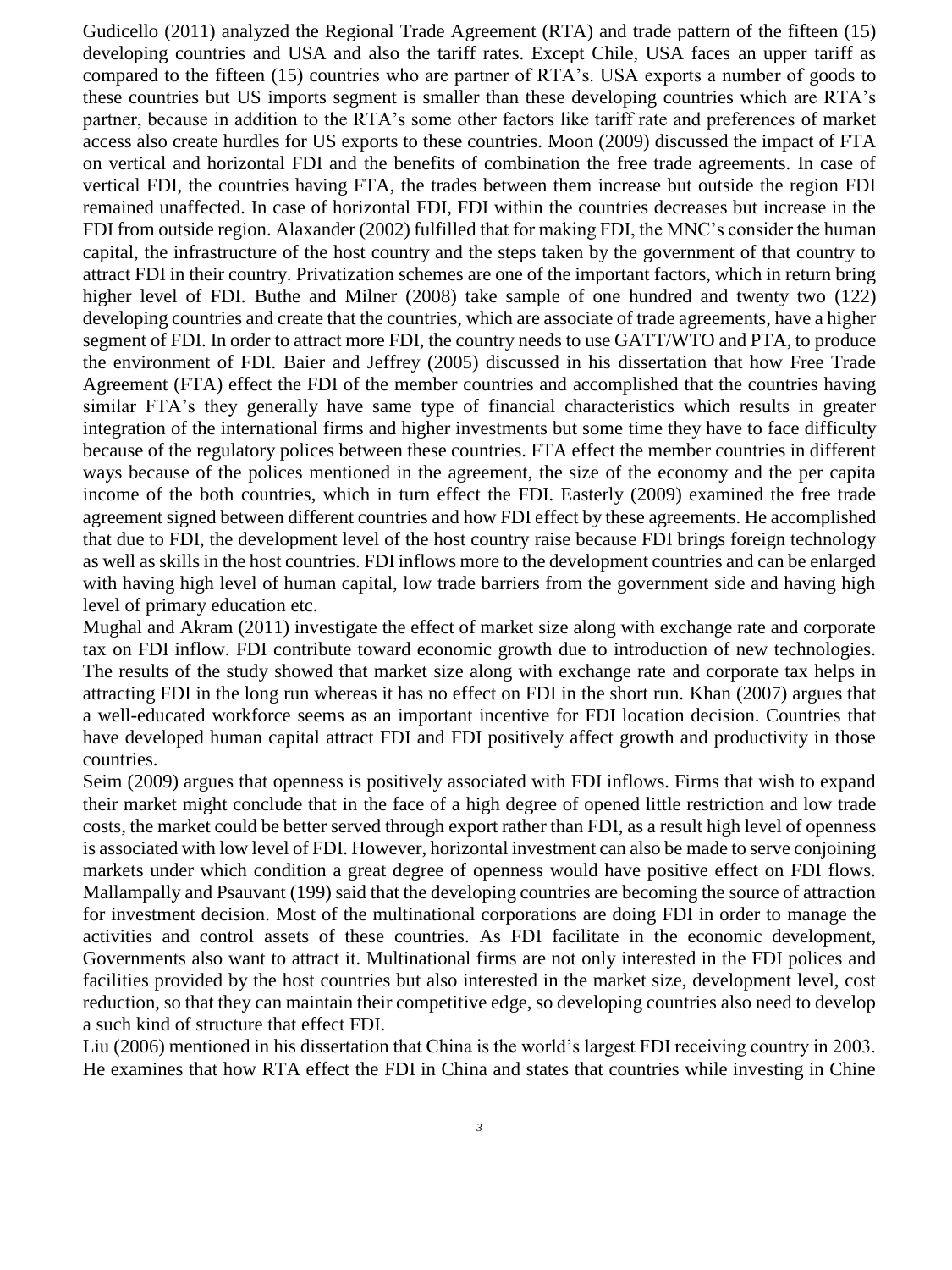will consider all the factors like size of market, growth level, labor force and economic condition. RTA's encouraged the trade between the member countries instead of investment from non-member countries. Jaumotte (2004) also observe that whether FDI in a country is affected by RTA. He take sample of seventy one (71) developing countries from year 1980-1999 and concludes that the countries are having different RTA benefited more than the countries having same RTA. According to him, market size is the main factor for the attraction of FDI. Other factors my include labor force, good financial position of the RTA member countries. Baltagi et al (2007) in his dissertation investigates the role of Europe Agreements signed between the countries which are member of EU and ten (10) Central and Eastern countries. The result shows that for bilateral FDI, Regional trade agreements are critical. He concluded that the large amount of trade between two host countries shows that the consumer's in those markets can be served at lower cost than the other one. Trade polices of RTA, not only effect the trade but also the FDI, not only within the set of parent countries with some set of host countries but also with the other host countries.

#### **1.1 HYPOTHESIS:**

**H1:** Trade agreements have impacts on the economic development.

**Ho:** Trade agreements have no impacts on the economic development.

#### **METHODOLOGY:**

The purpose of that knows the impact of trade agreement on the presence of transnational corporations in the Asian Developing Countries. Sample of nine (9) countries including China, India, Indonesia, Pakistan, Malaysia, Srilanka, Philippines, Thailand and Vietnam over the period 1990-2010 has been taken. The dependent variable inward FDI stock has been taken from FDI statistics of United Nations Conference on Trade and Development (UNCTAD). The independent variables GDP, GDPPC, Trade, Labor force are taken from the World Bank and for the trade agreements; WTO-Trade agreement gate way is used to collect data. The number of countries and the data, which are included in analysis, are determined by the availability of data.

#### **THEORETICAL FRAMEWORK:**



#### **ECONOMETRIC MODEL:**

The analysis covers the nine (9) Asian Developing Countries including China, India, Indonesia, Pakistan, Malaysia, Srilanka, Philippines, Thailand and Vietnam. The dependent variable in this model is inward FDI stock and the data is obtained from the FDI statistics of UNCTAD. FDI stock is chosen as a dependent variable as a substitute of FDI because FDI stock provides a good representation of FDI inflow. This model attempt to clarify the FDI stocks received by the country, our variable of interest in this model is trade agreement. The other variables, which are included in this model to capture the effect of FDI stock, are market size, development level, openness and human capital and the different proxies used for these variables. The model is as follows:

LnFDISTKjt =  $\alpha$  +  $\beta$ 1LnGDPjt +  $\beta$ 2LnGDPPCjt +  $\beta$ 3LnTradejt +  $\beta$ 4LnLbfrcjt +  $\beta$ 5LnTTA +  $\epsilon$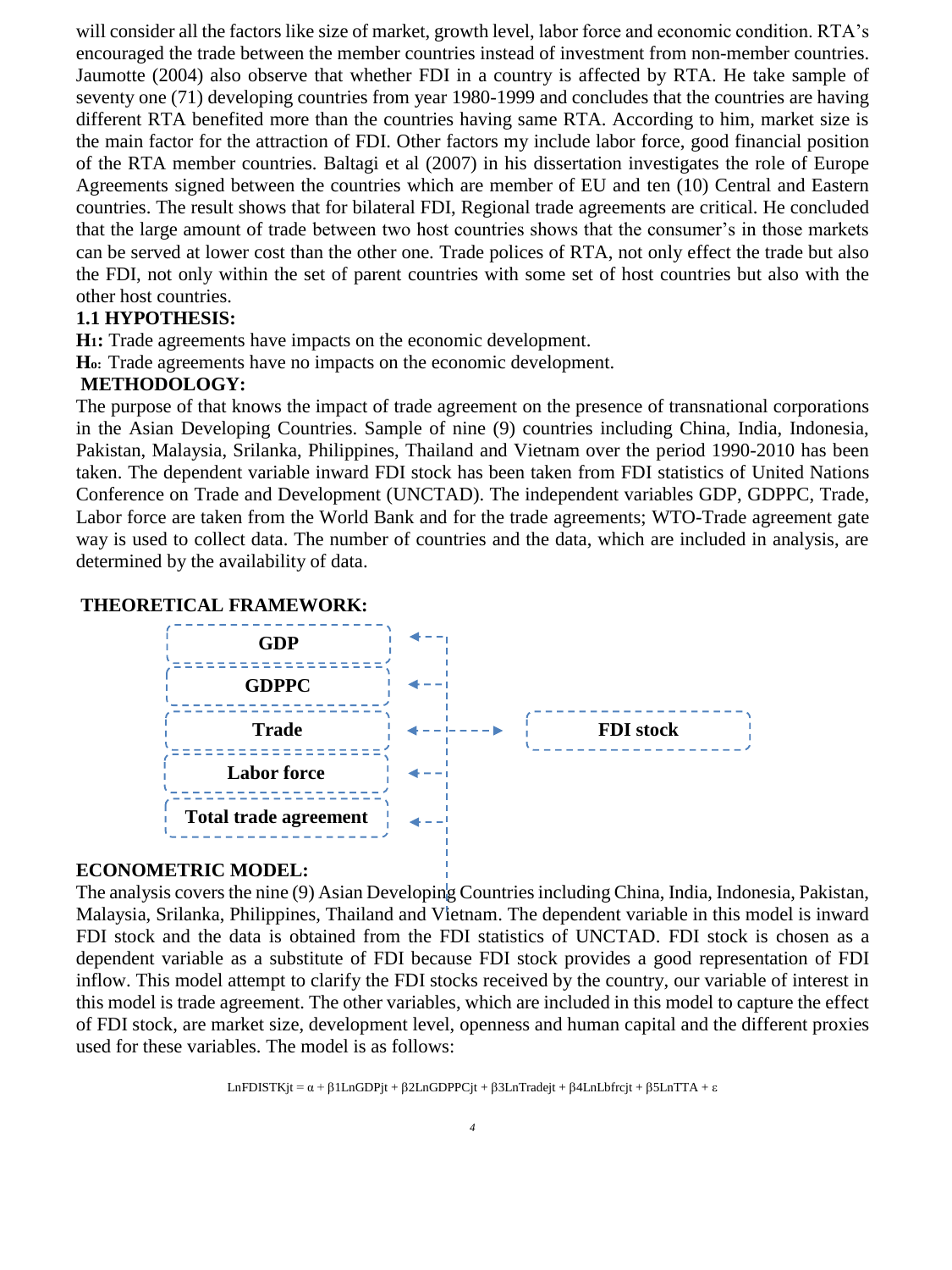Note that the LnFDIstock is the natural log of FDI stock. Similarly for the market size in Lngdp is the natural log of gross domestic product, for development level Lngdppc is the natural log of gross domestic product per capita, for openness Lntrade is the natural log of trade, for human capital Lnlbrforc is the log of labor force and for trade agreement Lntta is the natural log of total trade agreement. Total trade agreements are the sum of RTA's and PTA's signed between these nine (9) countries.

### **EXPLANATIONS OF THE VARIABLES INCLUDED IN THE MODEL: FDI STOCK:**

FDI stock is the compute of foreign direct investment. Capital and reserves that initiate in one country and migrate to another for the purpose of investment. The amount of FDI in a country provides a clear depiction of that country development level, health and confidence.

Nations keep notice of the track of their FDI level and also from time to time include this information in their annual report discussing their economic health and projections for the future. Inward FDI stock is the stock that comes from other countries. The countries having good economic condition, FDI may be high, because it provides a signal to the investors that there is an opportunities for the firms to earn higher profit.

Outward FDI stock mean that how much a country is involved in an FDI i.e. how much they invest in other countries. It means that how much a government and a country pay out overseas. Outward FDI stock is a signal that the companies are large sufficient to turn their investment activities away from the national boundaries.

# **SIZE OF THE HOST MARKET:**

Market size and development level of the host market is one of the essential factors for attracting FDI. Many studies show that the sizes of the domestic market positively consequence the inflow of FDI. Market size is measured by GDP and it has been noticed that the FDI inflows is greater in those countries who has large market, high economic growth and greater purchasing power, so by investing in those countries the MNC's receive higher return on their investments and their profits will be higher. Large market size is required for the resourceful utilization of the resources and to take benefit from economies of scale.

# **DEVELOPMENT LEVEL:**

Development level is measured by using alternative GDPPC and it shows a significant association with the foreign direct investment (FDI).

# **TRADE OPENNESS:**

FDI is also effect by the degree of openness of the host country for trade, but the motivational factor of the MNC's also effect he FDI inflow related to the degree of openness. The firm who wants to enlarge their size sometimes argues that the more openness and the slight limit on trade, it is better to do export in those countries rather than go for FDI, so we can say that the high degree of openness results is low level of FDI, but in case of horizontal FDI, openness positively affects FDI inflows. In case of vertical FDI, the MNC's seek to take benefit of natural factor endowment and for them the high degree of openness is good, because low trade barriers and lower cost is added to the total cost of products produced for the purpose of export to the other branches of the firm, so those firms greater openness has a positive impact on investment.

# **HUMAN CAPITAL:**

Many studies demonstrate the important of human capital as an important determinant of carrying out FDI in developing countries. FDI is dejected because of lack of human capital. Educated and skilled labor force not only results in higher level of FDI but also effect the activities performed by the MNC's in those countries. MNC's while opening subsides in the host country not only look for machinery, technology and equipments but also seek the presence of the total employee and the type of training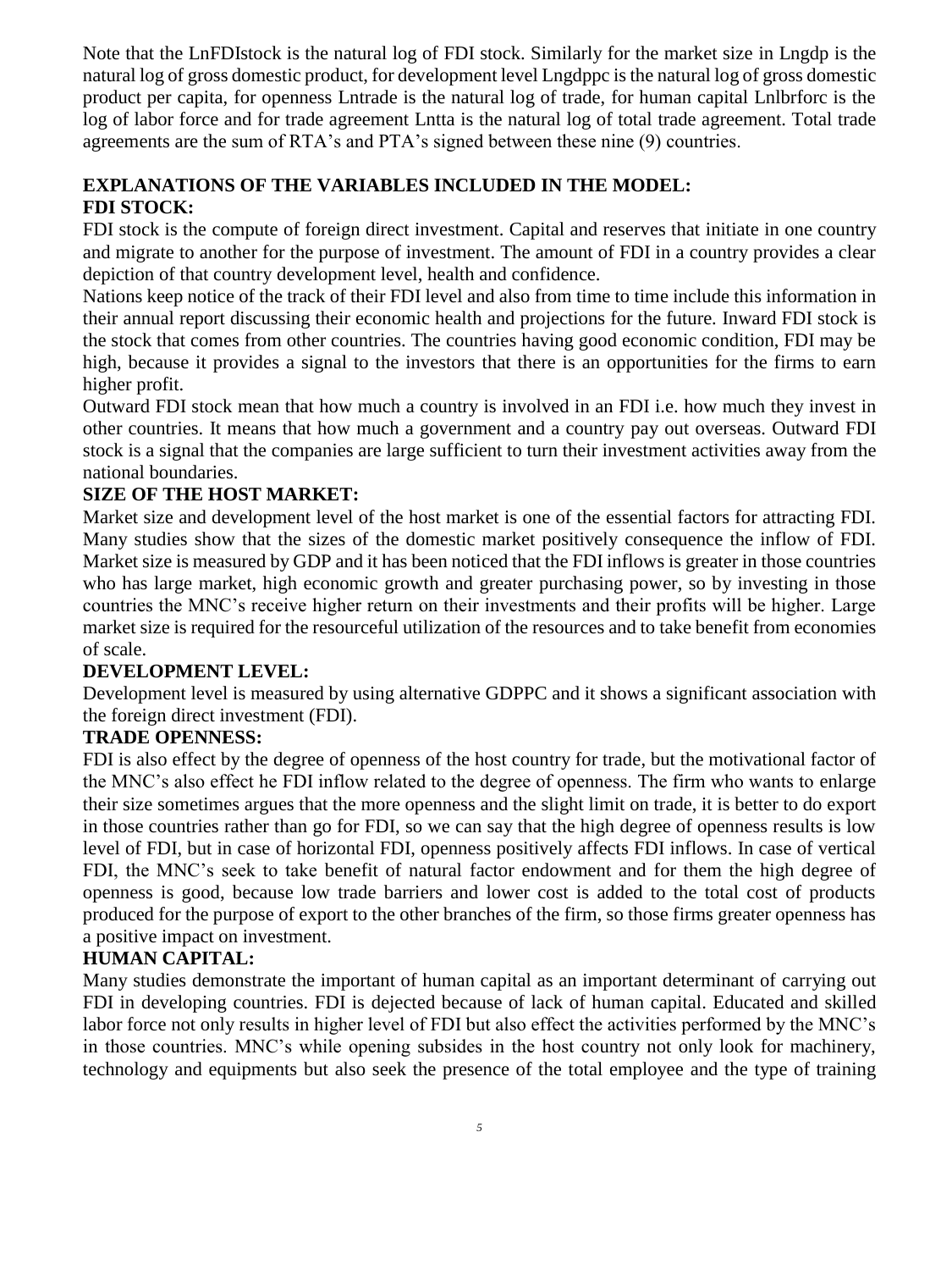given to them. The type of training given to the employee vary on the industry, mode of entry, type of operation, condition of local market and type of investment. Skilled and educated labor results in the reduction of cost of training.

FDI also effect the tertiary education of host country. MNC's provides opportunities to the skilled students in the field of engineering, business study and the natural sciences and this helps the graduates to complete their tertiary training and in return government also invest in the education because the MNC's demand for the skilled labor.

# **TRADE AGREEMENT:**

Trade agreement is one of the best ways to open market for the MNC's to do FDI in the host country. Trade agreements remove barriers, protect interest and enhance the efficiency of the multinational firms in the host country. Removal of trade barriers and creating more stable trading pattern and investment environment make it easier for the MNC's to do investment in the host country. The common trade agreements are Regional Trade Agreement (RTA) and the Preferential Trade Agreement (PTA).

# **REGIONAL TRADE AGREEMENT (RTA):**

More than partially of the international trade is being coved by the RTA's and operate at the side of global multilateral agreements under the WTO. RTA's are mostly the grouped of countries that are formed with the objectives of reducing barriers to trade between the member countries. These union or grouping may be between countries which are not essentially belongs to the same geographical region. European Union (EU), North American Free Trade Agreement (NAFTA) is the several regional trade agreement signed between the member countries.

### **PREFERENTIAL TRADE AGREEMENT (PTA):**

It is a trade agreement signed between countries that realize tariff for certain product to the countries that signed the agreement. It is form of an economic integration. The countries engaged in PTA's to raise that level of FDI. A PTA is trading bloc, in which preferential access given to the certain products from the countries participating in trade.

PTA leads to the alternate of high-cost domestic production by the low-cost imports from other members. The countries which are member of PTA's are requisite to establish a Free Trade Agreement (FTA) which allows free trade among members but each member can have its own trade policy towards nonmembers e.g., NAFTA creates FTA.

Similarly Custom Union (CU) requires common external trade policies towards non-members e.g. European Union (EU) is a full custom union.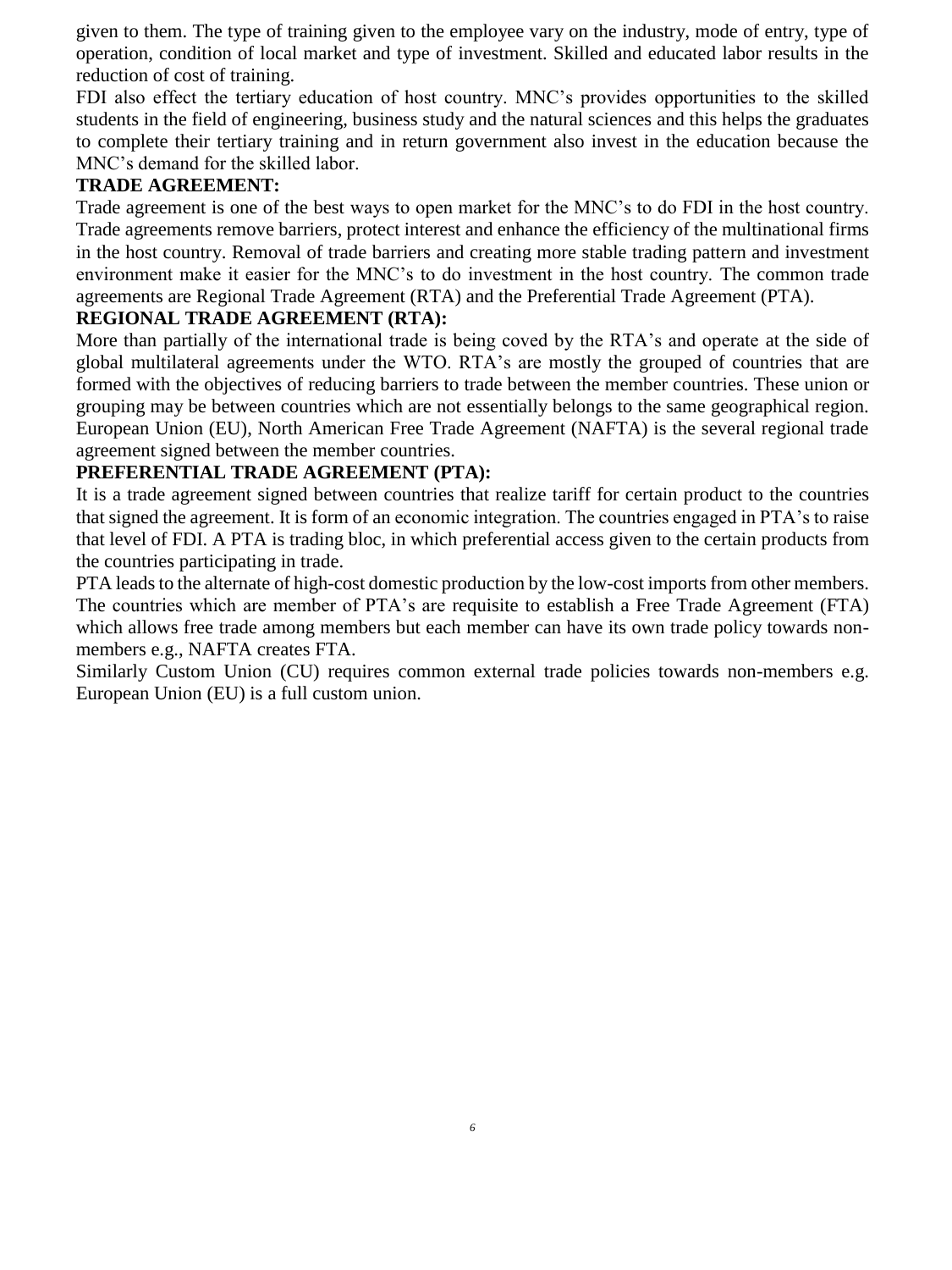#### **RESULT AND INTERPRETATIONS**

# **CORRELATION MATRIX**

| <b>Correlations</b>                                          |                 |            |             |              |              |                        |       |  |  |  |  |
|--------------------------------------------------------------|-----------------|------------|-------------|--------------|--------------|------------------------|-------|--|--|--|--|
|                                                              |                 | <b>FDI</b> | Market      | Trade        | Dev          | Human                  | Trade |  |  |  |  |
|                                                              |                 |            | size        | Open         | Level        | Capital                | agree |  |  |  |  |
| <b>FDI</b>                                                   | Pearson         | 1          |             |              |              |                        |       |  |  |  |  |
|                                                              | Correlation     |            |             |              |              |                        |       |  |  |  |  |
|                                                              | Sig. (2-tailed) |            |             |              |              |                        |       |  |  |  |  |
| Market                                                       | Pearson         | $.559***$  | $\mathbf 1$ |              |              |                        |       |  |  |  |  |
| size                                                         | Correlation     |            |             |              |              |                        |       |  |  |  |  |
|                                                              | Sig. (2-tailed) | .000       |             |              |              |                        |       |  |  |  |  |
| Trade                                                        | Pearson         | $.481**$   | $.421***$   | $\mathbf{1}$ |              |                        |       |  |  |  |  |
| Open                                                         | Correlation     |            |             |              |              |                        |       |  |  |  |  |
|                                                              | Sig. (2-tailed) | .000       | .000        |              |              |                        |       |  |  |  |  |
| Dev                                                          | Pearson         | $.641**$   | $.610**$    | $.369**$     | $\mathbf{1}$ |                        |       |  |  |  |  |
| Level                                                        | Correlation     |            |             |              |              |                        |       |  |  |  |  |
|                                                              | Sig. (2-tailed) | .000       | .000        | .000         |              |                        |       |  |  |  |  |
| Human                                                        | Pearson         | $.590**$   | $.565***$   | $.366^{**}$  | $.750**$     | 1                      |       |  |  |  |  |
| Capital                                                      | Correlation     |            |             |              |              |                        |       |  |  |  |  |
|                                                              | Sig. (2-tailed) | .000       | .000        | .000         | .000         |                        |       |  |  |  |  |
| Trade                                                        | Pearson         | $.422**$   | $.439***$   | $.467**$     | $.244***$    | $.280^{\overline{**}}$ | 1     |  |  |  |  |
| agre                                                         | Correlation     |            |             |              |              |                        |       |  |  |  |  |
|                                                              | Sig. (2-tailed) | .000       | .000        | .000         | .001         | .000                   |       |  |  |  |  |
|                                                              |                 |            |             |              |              |                        |       |  |  |  |  |
| **. Correlation is significant at the 0.01 level (2-tailed). |                 |            |             |              |              |                        |       |  |  |  |  |

# **INTERPRETATION OF CORRELATION MATRIX:**

The correlation matrix makes it clear that the entire variables have a strong and significant positive association with FDI in flow. The correlation values of market size, trade openness, developmental level, human capital and trade agreements are 0.559, 0.481, 0.641, 0.590 and 0.422 respectively. These values are for above the acceptance region of 0.05 to consider the correlation significant. Thus it is concluded that all the variables included in model are very significant and explain the variation in FDI inflow. **REGRESSION ANALYSIS**

| <b>Coefficients</b><br>$R^2$ 0.734, F=39.235 |                           |      |                                    |                              |       |      |  |  |  |  |
|----------------------------------------------|---------------------------|------|------------------------------------|------------------------------|-------|------|--|--|--|--|
| Model                                        |                           |      | <b>Unstandardized Coefficients</b> | Standardized<br>Coefficients |       | Sig. |  |  |  |  |
|                                              |                           | B    | Std. Error                         | Beta                         |       |      |  |  |  |  |
|                                              | (Constant)                | .131 | .395                               |                              | .332  | .740 |  |  |  |  |
|                                              | Market size               | .043 | .028                               | .112                         | 5.546 | .000 |  |  |  |  |
|                                              | Trade                     | .090 | .034                               | .166                         | 2.652 | .009 |  |  |  |  |
|                                              | Dev Level                 | .296 | .072                               | .350                         | 4.099 | .000 |  |  |  |  |
|                                              | Lab Force                 | .147 | .075                               | .159                         | 2.950 | .003 |  |  |  |  |
|                                              | Trade agree               | .113 | .040                               | .177                         | 2.838 | .005 |  |  |  |  |
|                                              | a Dependent Variable: EDI |      |                                    |                              |       |      |  |  |  |  |

a. Dependent Variable: FDI

### **INTERPRETATION:**

The regression result above indicates the  $R^2$  value of 0.734 asserting that 73% change in FDI is due to the variables included in model, in other words the model explains 73% variation in the FDI inflow stock, the F value is 39.235 asserting that the model is statistically significant. The P and corresponding T values asserts that all the variables included in model are positively significant in explaining the FDI inflow.

# **CONCLUSION**

From the above analysis it can be concluded that increasing the market size, developmental level, trade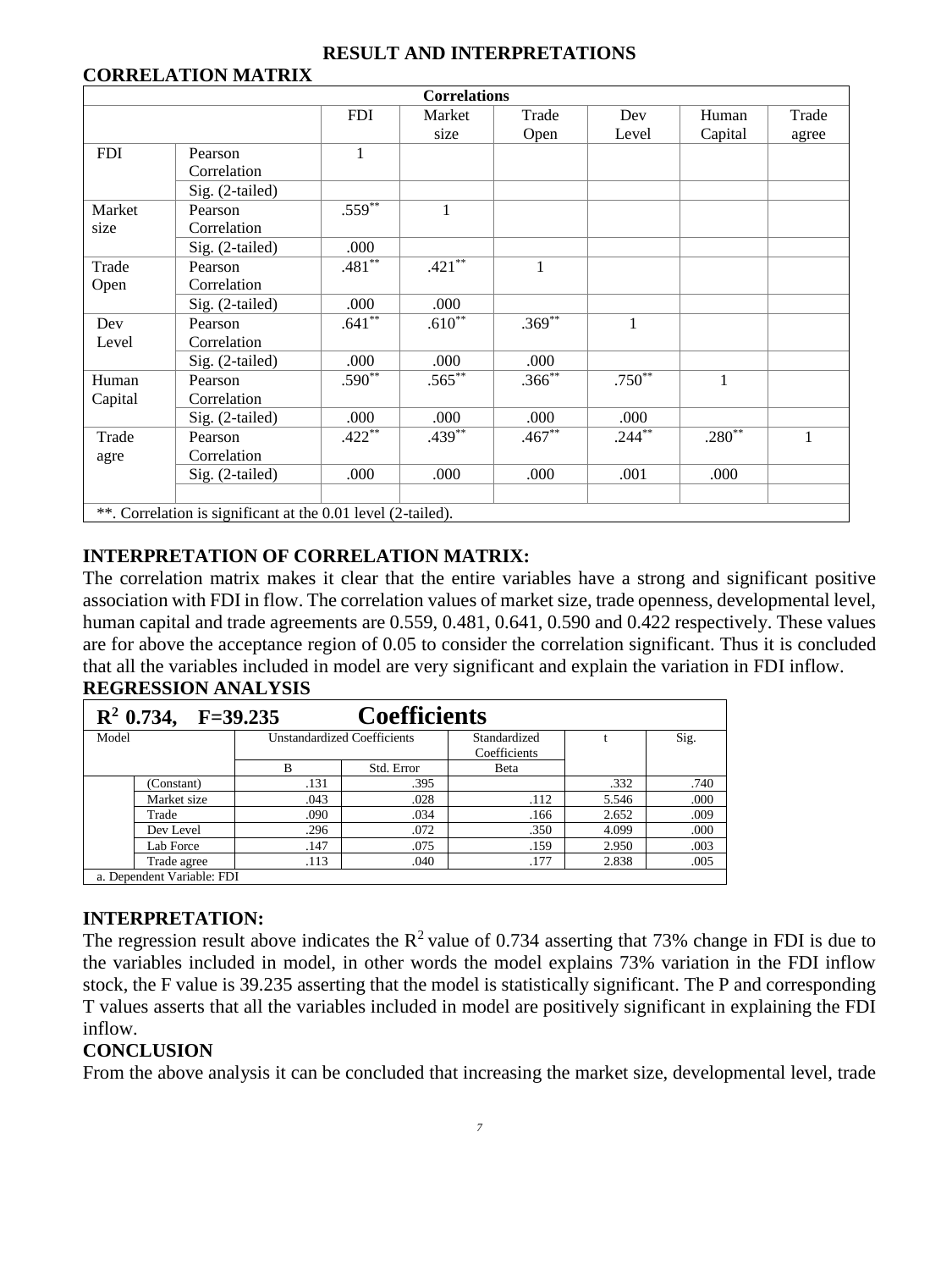openness, and free trade agreements the state can increase the stock of FDI inflow thus the government should relax the trade barriers, in the form of quota, tariff, custom and duty and sign free trade agreement with as many countries as possible to boost its foreign trade.

#### **RECOMMENDATION**

On the basis of analysis results it is strongly recommended for the economic development of Pakistan and all emerging countries to boost their respective market size, developmental level, relax the policies regarding tariff, quota, custom duty, and other related trade barriers, increase the level of educated and skillful labor force and reinforce the regional trade agreements and preferential trade agreements.

#### **REFERENCES**

- Ahmed, S, Ahmed, V & Sohail , S. (2010). Trade agreement between developing countries: A case of Pakistan-Srilanka free trade agreement. MAPRA paper No 20209
- Baltagi, B, Hetal (2008). Estimating Regional trade agreement effects on FDI in a interdependent world, Center for policy research working paper 100
- Buthe, T, Milner. H. V (2008). The politics of foreign direct investment into developing countries: Increasing FDI through International Trade Agreement. American Journal of Political science, Vol.52, No.4 Pp741-762
- Baier, S.L, Bergstrand, J.H (2005). Do free trade agreements actually increase member's international trade? Working paper 2005-3
- Bloomstrom, M., & Kokko, A. (1997) Regional integration and foreign direct investment Working paper series in Economic and Finance No.172
- Dunning, J, H (1980). Explaining changing pattern of international production: in defense of electric theory, Oxford Bulletin of Economics and statistics, Vol 41, Pp 269-295
- Driemeier, M.H. (2003). Do bilateral investment treaties attract FDI? Only a bit….And they could bite. World Bank. DECRG
- Easterly, R.S., S.B. (2009). Assessing the relationship between trade agreement and foreign direct investment. Unpublished man script
- Gudicello, R.P. (2011). Developing countries Regional trade agreement: overview relation to U.S trade. Manufacturing and Service Background paper
- Jaumatte, F. (2004) foreign direct investment and regional trade agreement: the market size effect revisited. Working paper./04/206
- Khan, M.A (2007). Role of human capital in attracting foreign direct investment: A South Asian perspective. SAARC Journal of human resources development.
- Liu, T. (2006) Empirical study on the impact of regional trade agreement on strengthening China FDI. Refereed Paper presented at the AEESA.
- Malloompally, P., & Sauvant, K. P. (1999). Foreign direct investment in developing countries. Finance and development, Vol 36, No 1